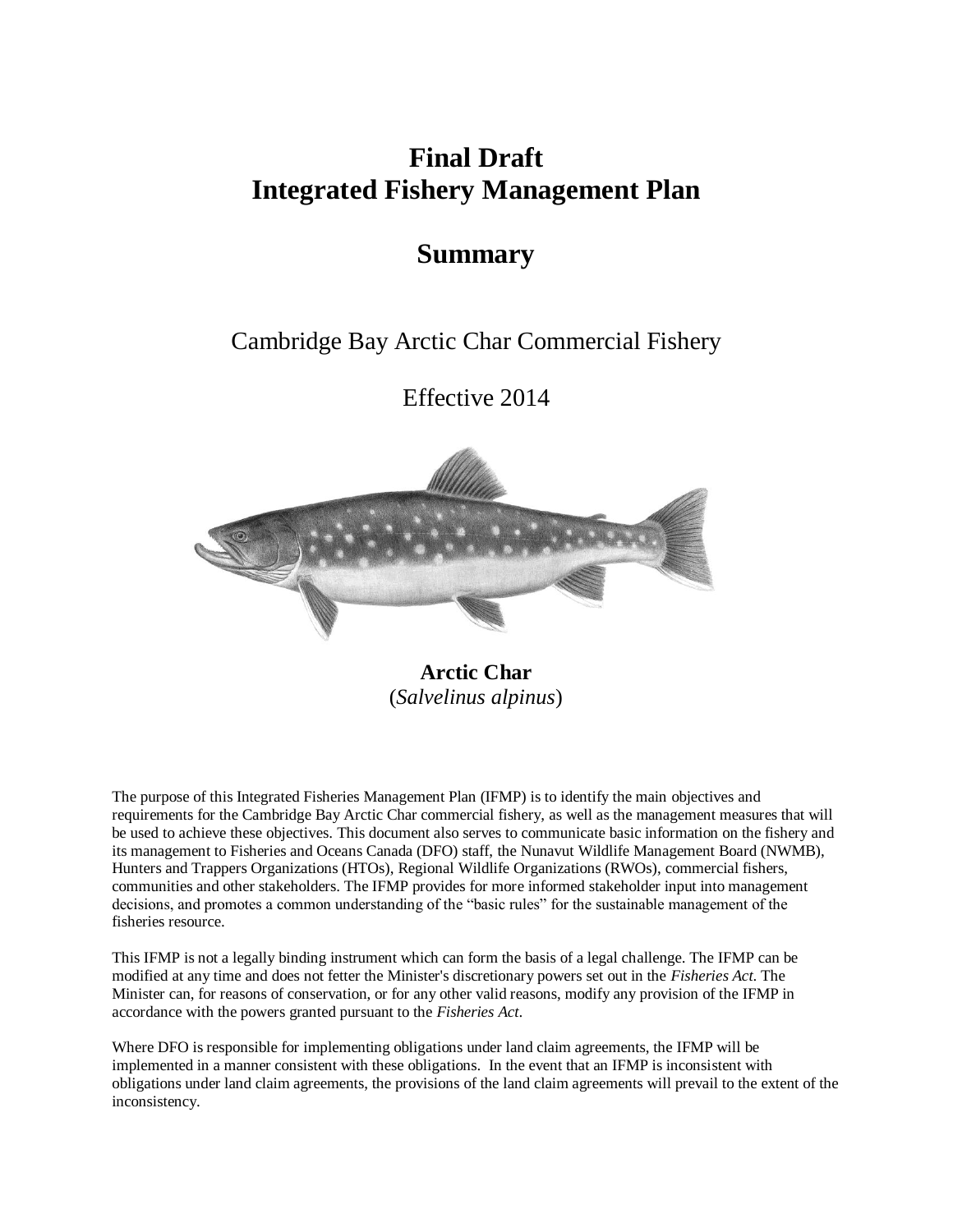### **IFMP SUMMARY**

*Figures, tables and appendices that are referenced below are included in the draft IFMP.*

# **1. OVERVIEW OF THE FISHERY**

*This section provides a brief overview of the fishery, including the history, type and location of the fishery, fishery characteristics, and governance and approval process.*

The Arctic Char commercial fishery addressed by this Integrated Fisheries Management Plan (IFMP) occurs on Victoria Island, near the Community of Ekaluktutiak, also known as Cambridge Bay. Cambridge Bay is located in the Kitikmeot Region of the Nunavut Settlement Area (see map, Figure 1). The Paliryuak (Surrey), Halokvik (Thirty-Mile), Palik (Lauchlan), Ekalluktok (Ekalluk) and Jayko (Jayco) rivers are commercially fished for anadromous (searun) Arctic Char, (see map, Figure 2). The historical development of the Cambridge Bay Arctic Char commercial fishery is outlined in the IFMP. Recent commercial landings are reported in Appendix II of the IFMP.

The commercial fishery is conducted by local Inuit fishers in conjunction with the operational support of Kitikmeot Foods Ltd., the local commercial processing plant. Kitikmeot Foods Ltd. currently employs local residents and beneficiaries, including management, seasonal processors and commercial fishers. Arctic Char are typically harvested at or near the mouths of the rivers when fish are migrating downstream to marine waters in July, locally known as a spring fishery, or while returning to freshwater in the fall in mid-August through mid-September, locally known as the fall fishery. Commercial harvests are conducted by either gillnet or weir, depending on geographic conditions. Where conditions are favourable, a weir is the preferred method. Arctic Char are dressed in the field (i.e. viscera and gills are removed) and washed before being packed on ice in tubs. Float planes are contracted by Kitikmeot Foods Ltd. to transport fish from each location to Cambridge Bay, where they are offloaded at the dock and transported directly to the plant for immediate processing. As fish arrive at the plant, each tub is weighed separately and details related to fish quality and quantity are recorded.

# **Governance and Approval Process**

The Cambridge Bay Arctic Char commercial fishery is co-managed by the NWMB, EHTO, and DFO, in accordance with the Nunavut Land Claims Agreement, the *Fisheries Act* and its regulations*.* The Cambridge Bay Arctic Char commercial fishery is regulated by the *Fisheries Act* and regulations made pursuant to it, including the *Fishery (General) Regulations* and the *Northwest Territories Fishery Regulations*. Where an inconsistency exists between these statutes and the Nunavut Land Claims Agreement, the Agreement shall prevail to the extent of the inconsistency.

DFO has adopted a Sustainable Fisheries Framework for all Canadian fisheries to ensure that objectives for long-term sustainability, economic prosperity, and improved governance for Canadian fisheries are met. This policy framework applies to the Cambridge Bay Arctic Char commercial fishery.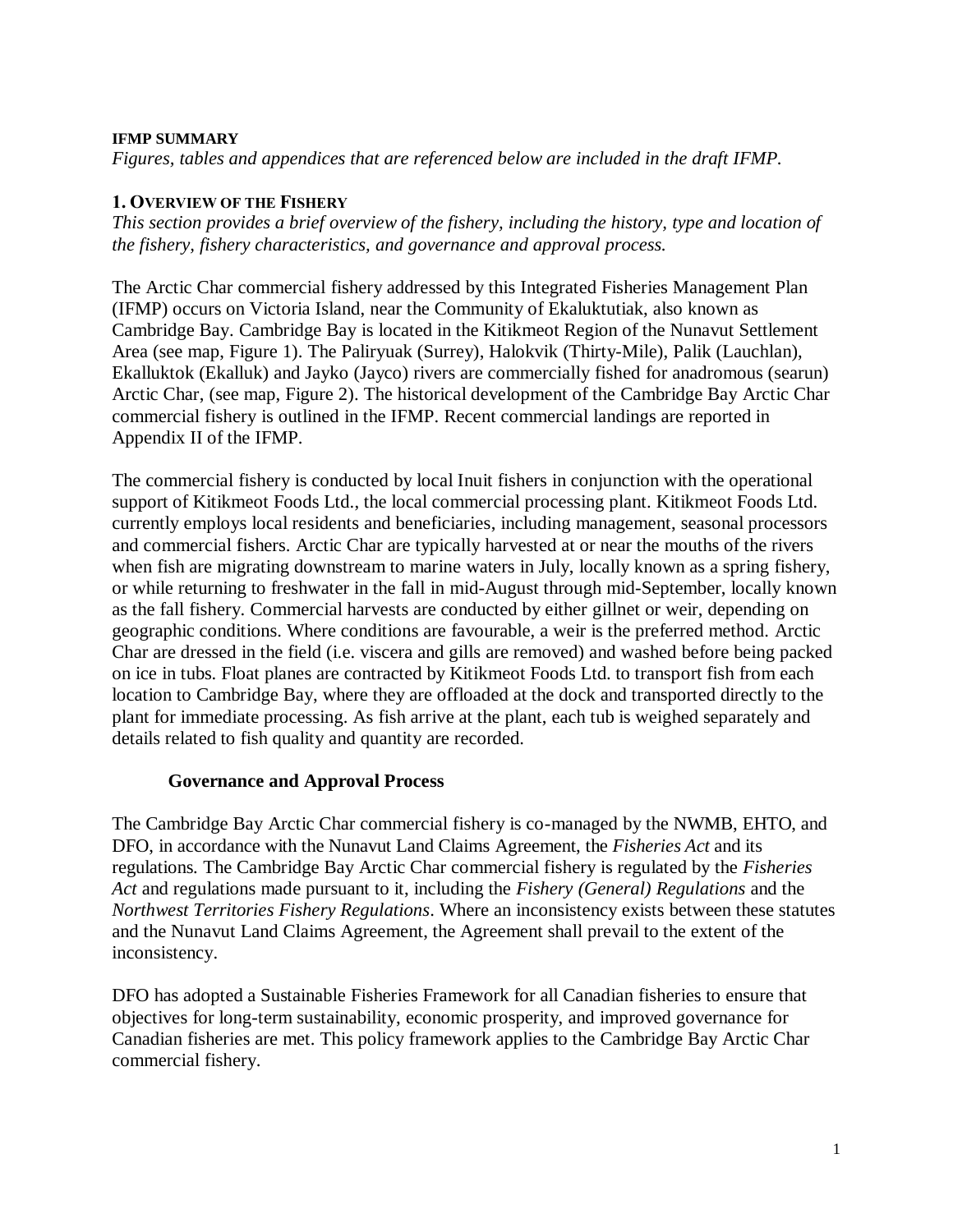This IFMP has been developed as an evergreen document, meaning that it is written in such a way as to be relevant over a long period of time, with no fixed end date. Through regular reviews by the IFMP Working Group and stakeholders, updates and amendments will be provided to the NWMB and Minister of Fisheries and Oceans for approval, as required.

# **2. SCIENCE, TRADITIONAL ECOLOGICAL KNOWLEDGE, AND STOCK ASSESSMENT**

*This section provides a brief overview of stock science, traditional ecological knowledge, and stock status.*

# **STOCK SCIENCE**

Arctic Char, *Salvelinus alpinus* (L.) are distributed throughout the Canadian Arctic and occur as both non-anadromous (lake-resident or land-locked) and anadromous (searun) forms. Feeding takes place in shallow areas near the shore during the brief summer lasting four to eight weeks before the return migration to freshwater commences. The Cambridge Bay commercial fishery targets downstream (spring) migrations associated with feeding and upstream (fall) migrations associated with over-wintering.

Spawning takes place in fresh water in the fall, usually September or October, over gravel beds. In the Cambridge Bay area in particular spawning takes place in lakes, because most rivers freeze completely in winter. The almost complete absence of spawners in the fall upstream migrations suggests that they do not, for the most part, go to sea the summer prior to spawning. Spawning areas that have been identified through traditional knowledge, in particular with the assistance of community elders and fishers, are not in the immediate vicinity of commercial fishing locations.

Evidence suggests that Arctic Char stocks mix, and that several stocks are potentially harvested at any given fishing location. For management purposes, all Arctic Char present within a given waterbody are treated as a single management unit, separate from Arctic Char stocks in the other waterbodies. It is believed that such an approach offers the greatest degree of protection to the populations of the whole area. This has been the historical management approach for the Cambridge Bay Arctic Char commercial fishery, and to date has proved to be sustainable.

There is minimal bycatch in the Cambridge Bay Arctic Char commercial fishery because of the targeted fishing period and gear selection. Some of the bycatch that is retained in the commercial gillnet fishery is used for personal consumption by fishers in the camps. In the weir fishery, all bycatch are released unharmed. Bycatch is considered to have a negligible impact to the ecosystem.

# **TRADITIONAL ECOLOGICAL KNOWLEDGE**

The Inuit of Cambridge Bay have accumulated a great deal of historical ecological and environmental expertise that provided a basis for their survival as it related to food sources and signs of decline in a given area. In particular, the Ekalluktok (Ekalluk) River has a welldocumented history of the traditional ecological knowledge (TEK) of the Iqaluktuurmiut, the group of Inuit families who have occupied the area for four thousand years.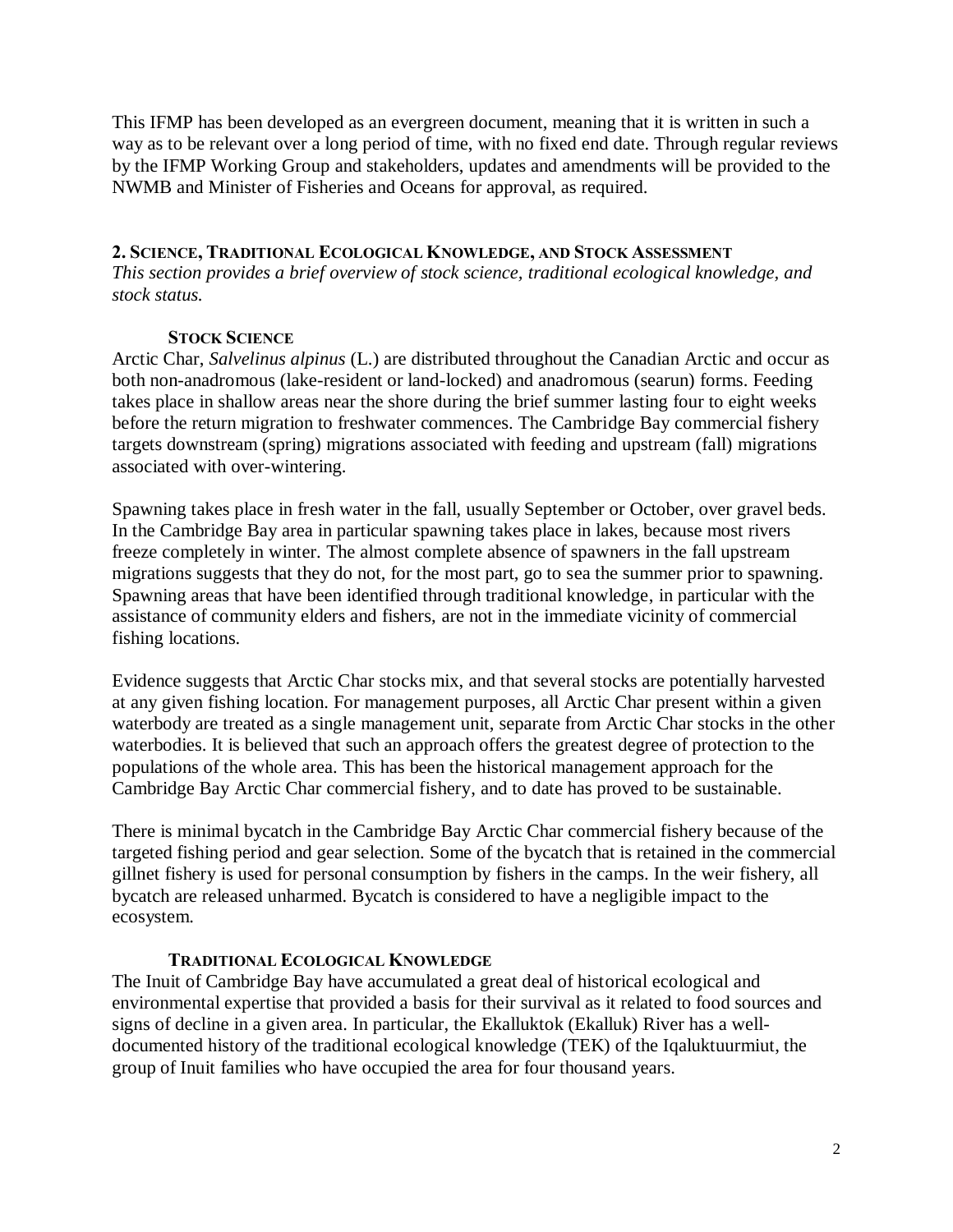Inuit knowledge continues to be an important means of managing the fishery, and TEK is used with scientific knowledge for effective fisheries decision- making and in the development of scientific research and fishery management plans. TEK has contributed to the information needed to support an updated stock status of the Cambridge Bay Arctic Char commercial fishery. This IFMP, including management measures and best practices related to the use of fishing gear and release of spawning Arctic Char, has been developed in consultation with the community by the Cambridge Bay Arctic Char Working Group.

#### **STOCK ASSESSMENT**

A complete stock status assessment of Cambridge Bay Arctic Char was completed by Day and Harris (2013) and commercial quotas are considered to be sustainable for all rivers. A multi-year stock assessment plan has been developed by Fisheries and Oceans Canada (DFO), in consultation with resource users and co-management organizations, to determine estimates of abundance and biomass, to assess stock health and to establish sustainable harvest levels for each of the current commercial waterbodies. Both fishery dependent (those data collected directly from the commercial fishery) and independent data (those collected independent of the commercial fishery) is required as part of the plan.

# **3. SOCIAL, CULTURAL AND ECONOMIC IMPORTANCE**

*This section provides an overview of social, cultural and economic importance and conditions.*

Arctic Char is very important to the social connection, cultural definition and food requirements of Inuit. Cambridge Bay is also known as Ikaluktutiak, which in Inuinnaqtun translates to "Good Fishing Place" and reflects the strong historical and cultural connection the people share with Arctic Char. Arctic Char play an important role in the nutrition and social culture of the community – fostering the continuation of traditional culture and lifestyles, provision of traditional foods, and local self-sufficiency.

The commercial harvest of Arctic Char supports important social and cultural values of family, sharing and community that have been passed down through generations of fishers. In 2012 Kitikmeot Foods Ltd. employed 28 local residents and beneficiaries in support of the Arctic Char commercial fishery. The commercial fishery maximizes local employment opportunities, thus allowing fishers to live and work in Cambridge Bay and contribute to the local economy while continuing to carry forward skills from a more traditional way of life.

The economic contribution of the Cambridge Bay Arctic Char commercial fishery is significant for both the local economy and the Territory. In 2012, the Cambridge Bay commercial harvest exceeded 95% of the available quotas for the area, totalling 48,134 kgs. The current average market value for all forms of Cambridge Bay Arctic Char produced by Kitikmeot Foods Ltd. is estimated at \$24.09 per kilogram, or \$1,159,636.

It is important to note that the economic contribution of Arctic Char is highly variable from one year to the next due to several factors. While the quotas continue to remain stable, annual operational costs, market demand and value, and opportunities to harvest the full potential of the quotas is not consistent and may vary by year.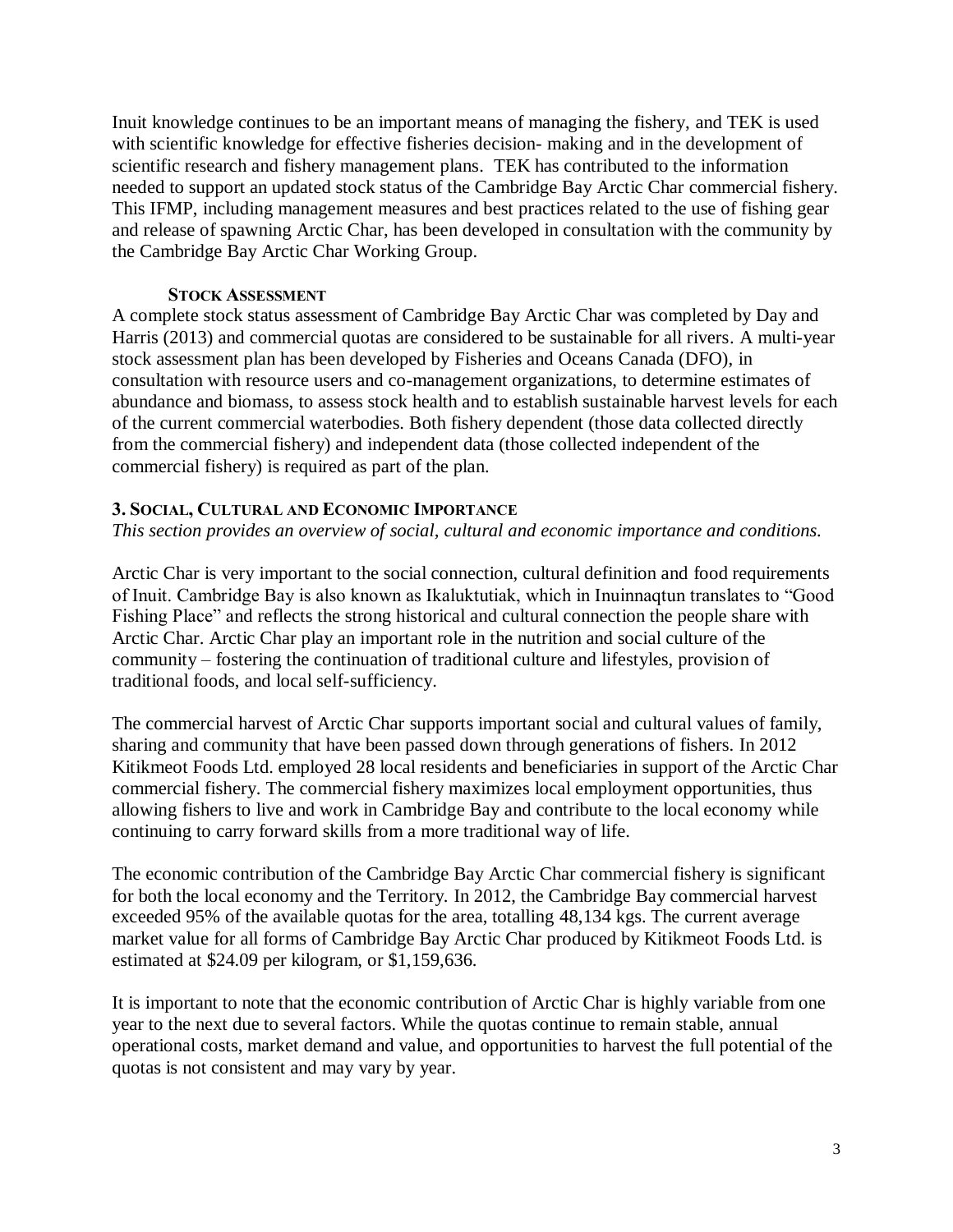### **4. MANAGEMENT ISSUES**

*This section provides an overview of current priority issues in the fishery.*

The priority management issues for the Cambridge Bay Arctic Char commercial fishery include the need for updated stock abundance estimates to support management decisions, timely harvest reporting and consistent reporting of catch and effort information in support of sustainable harvest levels, and ensuring the long-term viability of the commercial fishery.

#### **Stock Abundance Estimates**

With comprehensive up-to-date abundance estimates (or biomass) and stock assessments for each of the commercially harvested stocks of Arctic Char, updated exploitation rates can be provided. To support standard stock assessment, both fishery-dependent (those data collected directly from the commercial fishery) and fishery-independent data (those collected independent of the commercial fishery) are required. Long-term monitoring designed to estimate annual CPUE of harvests and report bycatch and discards in the fishery, will improve understanding and is necessary for the sustainable management of Arctic Char in Cambridge Bay.

#### **Harvest Reporting**

Timely, accurate reporting of all catches and the effort exerted to harvest these catches from each of the commercial waterbodies is essential. Commercial harvesting needs to remain within regulated harvest levels, and the timeliness of reporting allows managers to assess the harvest as limits are approached. Recent initiatives have resulted in daily reporting of commercial landings through the processing plant and a shared stewardship monitoring program involving the EHTO, Kitikmeot Foods Ltd. and DFO has been funded through the Nunavut General Monitoring Plan since 2011. All commercial fisheries are currently monitored for total removals, including commercial landings, bycatch and discards, and personal consumption.

#### **Economic Viability**

Rising transportation costs are impacting the economic feasibility of commercially fishing at some of the more distant river systems, and further limit consideration of establishing new commercial fisheries at other fishery locations. Regional and territorial co-management organizations continue to assess strategies and promote economic viability while ensuring stocks remain healthy and abundant.

# **5. OBJECTIVES**

*This section outlines the long-term and short-term objectives for the fishery.*

Objectives for the Cambridge Bay Arctic Char commercial fishery are a key component of the IFMP. Long term objectives guide the management of the fishery and are categorized as stock conservation, ecosystem, shared stewardship, and social, cultural and economic objectives. Each long term objective is supported by one or more short term objectives and address existing management issues in the fishery. The objectives listed in Table 1 were developed by the IFMP Working Group and other stakeholders.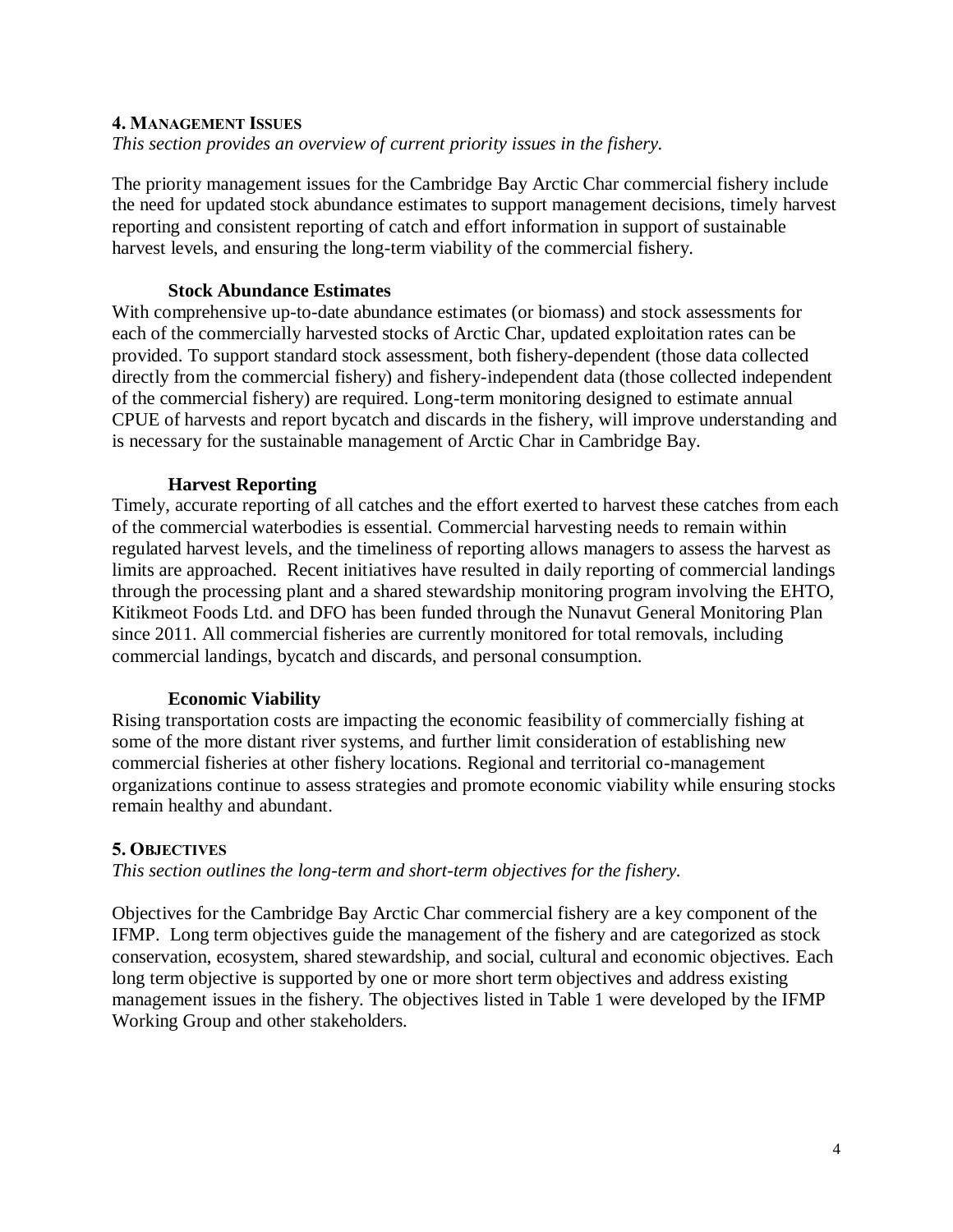| <b>Long-term Objectives</b>                                                                                                                                                      | <b>Short-term Objectives</b>                                                                                                                                                                                                                                                                                                                                                                                                                                                                                                                                                                                                                    |
|----------------------------------------------------------------------------------------------------------------------------------------------------------------------------------|-------------------------------------------------------------------------------------------------------------------------------------------------------------------------------------------------------------------------------------------------------------------------------------------------------------------------------------------------------------------------------------------------------------------------------------------------------------------------------------------------------------------------------------------------------------------------------------------------------------------------------------------------|
| <b>Stock Conservation</b>                                                                                                                                                        |                                                                                                                                                                                                                                                                                                                                                                                                                                                                                                                                                                                                                                                 |
| Conserve Arctic Char stocks through<br>sustainable use and effective fishery<br>management                                                                                       | Update stock assessment information and<br>$\bullet$<br>advice on sustainable harvest levels for<br>each commercial waterbody<br>Improve knowledge of Arctic Char<br>$\bullet$<br>biology and stock discrimination<br>Improve the timeliness and accuracy of<br>$\bullet$<br>harvest and CPUE reporting in<br>commercial, recreational and food<br>fisheries to monitor total removals of<br>arctic Char.<br>Encourage conservation and responsible<br>fishing practices for Arctic Char.<br>Given uncertainties related to the<br>abundance of Arctic Char stocks in the<br>Cambridge Bay area, continue to harvest<br>at conservative levels. |
| <b>Ecosystem</b>                                                                                                                                                                 |                                                                                                                                                                                                                                                                                                                                                                                                                                                                                                                                                                                                                                                 |
| Conserve bycatch species through effective<br>fishery management.                                                                                                                | Improve the accuracy and completeness<br>$\bullet$<br>of reporting bycatch to improve<br>understanding of species interactions and<br>management.<br>Promote fishing practices that avoid or<br>$\bullet$<br>mitigate impact on bycatch species.                                                                                                                                                                                                                                                                                                                                                                                                |
| <b>Shared Stewardship</b>                                                                                                                                                        |                                                                                                                                                                                                                                                                                                                                                                                                                                                                                                                                                                                                                                                 |
| Promote collaboration, participatory decision<br>making, and shared responsibility with<br>resource users, co-management organizations<br>and other stakeholders.                | Conduct IFMP Working Group meetings<br>$\bullet$<br>on a regular basis.<br>Continue to engage local participation in<br>٠<br>co-management activities at every<br>opportunity<br>Secure funding for monitoring programs<br>for commercial, recreational and food<br>fisheries.<br>Transition commercial monitoring<br>program to fisher-based monitoring and<br>reporting of total removals.                                                                                                                                                                                                                                                    |
| <b>Social, Cultural and Economic</b>                                                                                                                                             |                                                                                                                                                                                                                                                                                                                                                                                                                                                                                                                                                                                                                                                 |
| Promote an economically viable and self-<br>sufficient fishery based on high quality that<br>maximizes social and economic benefits,<br>while ensuring stocks remain healthy and | Support initiatives to optimize<br>$\bullet$<br>community-based processing and<br>employment capacity.<br>Support strategies to increase feasibility<br>$\bullet$<br>of commercial operations at more distant                                                                                                                                                                                                                                                                                                                                                                                                                                   |

Table 1. Long-term and short-term term objectives for the Cambridge Bay Arctic Char commercial fishery.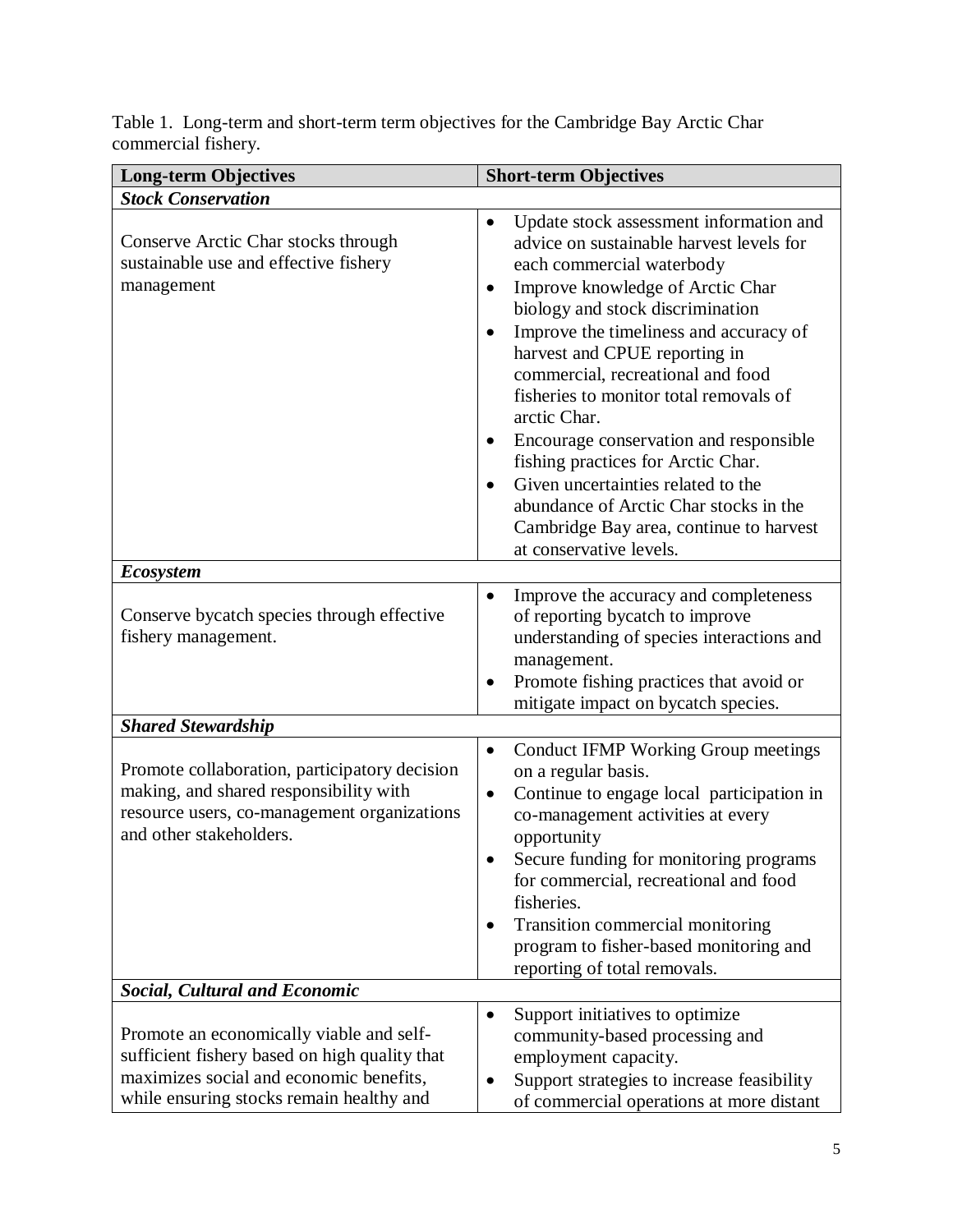| <b>Long-term Objectives</b>                                                                                                 | <b>Short-term Objectives</b>                                                                                                                                                                                                   |
|-----------------------------------------------------------------------------------------------------------------------------|--------------------------------------------------------------------------------------------------------------------------------------------------------------------------------------------------------------------------------|
| abundant for future generations.                                                                                            | river systems and other fishery locations.                                                                                                                                                                                     |
|                                                                                                                             | Maintain and conserve local and                                                                                                                                                                                                |
|                                                                                                                             | traditional fishing activities and areas.                                                                                                                                                                                      |
| Compliance                                                                                                                  |                                                                                                                                                                                                                                |
| Promote compliance with legislation,<br>regulations and management measures to<br>achieve conservation and sustainable use. | Promote compliance through education<br>and shared stewardship. Work closely<br>with local and territorial wildlife officers.<br>Promote compliance through increased<br>presence, monitoring, and surveillance<br>activities. |

# **6. ACCESS AND ALLOCATION**

*This section outlines access and allocation for the fishery.*

Commercial quotas are established for each water body, as set out in Schedule V of the *NWT Fishery Regulations*. All waterbodies have a competitive quota; in other words, all fishers licensed to commercially fish a given waterbody collectively fish against the total quota for that waterbody. There are no individual quota allocations associated with the commercial fishery. The commercial fishery is opened annually through Variation Order, and closed by Notice of Closure when the quota is met. Commercial fishing licences are issued to fishers under Section 7 of the *Fisheries Act*.

Table 2 displays current quotas for the commercial fishery in both round weight kilograms (the appropriate product form and unit of measure of quota allocation, as set out in Schedule V) and dressed weight pounds (form and unit of measure used in the fishery to record landings).

|                              | Quota              | <b>Converted Quota</b> |
|------------------------------|--------------------|------------------------|
| Location                     | (Kg, Round Weight) | (Lbs, Dressed Weight)  |
| Ekalluktok (Ekalluk) River   | 20,000             | 36,744                 |
| Halokvik (Thirty-Mile) River | 5,000              | 9,186                  |
| Jayko (Jayco) River          | 17,000             | 31,232                 |
| Paliryuak (Surrey) River     | 9,100              | 16,718                 |
| Palik (Lauchlan) River       | 2,400              | 4,409                  |
| <b>Grand Total</b>           | 53,500 Kgs.        | 98,289 Lbs.            |

Table 2: Quotas for the Cambridge Bay Arctic Char commercial fishery.

# **7. MANAGEMENT MEASURES**

*This section outlines the management measures for the duration of the plan.*

Management measures outline the controls or rules adopted for the fishery, including stock conservation and sustainable management measures. Management measures for the Cambridge Bay Arctic Char commercial fishery include controls related to quota, openings and notice for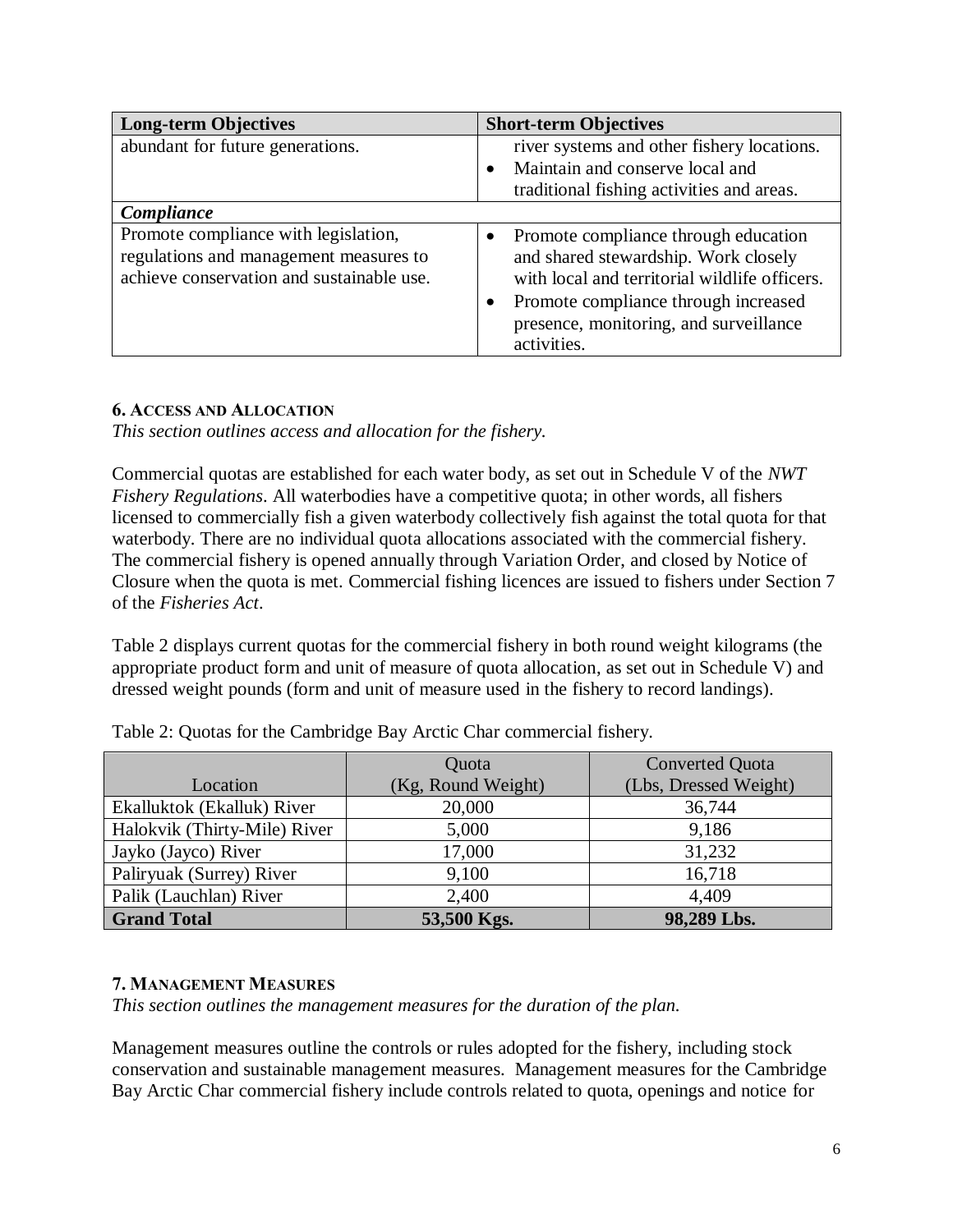the closure of fisheries; licensing; and reporting requirements, including bycatch and discards and the use of logbooks (see Table 3). These measures are supported by shared stewardship arrangements and best practices (Section 8), all of which are currently in place in the fishery.

Commercial fishing licences are issued annually to fishers under Section 7 of the *Fisheries Act*. Commercial fishers are responsible for reporting landings, in accordance with the *Fishery (General) Regulations* and *NWT Fishery Regulations* and as outlined in the management measures of this plan. Logbooks are available from the EHTO or Kitikmeot Foods Ltd. and are used to record all commercial landings, fishing effort, any Arctic Char discarded or kept for personal consumption, and all bycatch encountered in the commercial fishery. Logbooks are submitted to Kitikmeot Foods Ltd. or the EHTO and returned to DFO at the end of the season. To support real time harvest reporting and quota monitoring, daily records of landings for each commercial waterbody are kept by Kitikmeot Foods Ltd. and are reported daily to DFO.

| <b>Management</b><br><b>Measure</b>    | <b>Description</b>                                                                                                                                                                                                                                                      |
|----------------------------------------|-------------------------------------------------------------------------------------------------------------------------------------------------------------------------------------------------------------------------------------------------------------------------|
| Locations                              | Commercial waterbodies are set out in Regulations.<br>$\bullet$<br>Waterbodies opened annually by Variation Order                                                                                                                                                       |
| Quota                                  | Set out in Regulations for each commercial waterbody.<br>$\bullet$<br>All waterbodies have a competitive quota. There are no<br>$\bullet$<br>individual allocations associated with the commercial fishery.                                                             |
| Licences                               | Required when commercially fishing.<br>$\bullet$                                                                                                                                                                                                                        |
| Species, area and<br>catch limitations | Species and waterbody permitted to fish are specified.<br>$\bullet$<br>Quota is specified in Kilograms, Round Weight.<br>Conversion factors are specified, where applicable.<br>$\bullet$<br>Quantity specified is the total competitive commercial quota<br>available. |
| <b>Fishing Season</b>                  | April 1 – March 31, annually.<br>$\bullet$                                                                                                                                                                                                                              |
| Notification of closure                | Once the competitive quota is reached, the waterbody is closed to<br>$\bullet$<br>commercial fishing<br>Via public notice, issued by Fishery Officer.<br>$\bullet$                                                                                                      |
| Fishing gear                           | Minimum gillnet mesh size is 139mm (5-1/2 inch).<br>$\bullet$<br>When using a weir, 1/3 of the width of any river or stream shall<br>$\bullet$<br>always be left open.                                                                                                  |
| Disposal                               | Fish are to be disposed in gurry grounds, where they have been<br>$\bullet$<br>designated.                                                                                                                                                                              |
| Discards and Bycatch                   | All discards of Arctic Char, including those for personal<br>$\bullet$<br>consumption, are to be reported in logbooks.<br>Any bycatch is to be reported in logbooks, identifying those kept<br>for personal consumption and those that are not retained.                |
| Reporting<br>requirements              | Reporting of landings is required by commercial fishers.<br>$\bullet$<br>Reporting of all bycatch and discards in logbook.<br>Commercial fishers to accurately and completely record fishing<br>activities, including catch and effort of each gillnet set or weir      |

Table 3. Current Management Measures, Cambridge Bay Arctic Char Commercial Fishery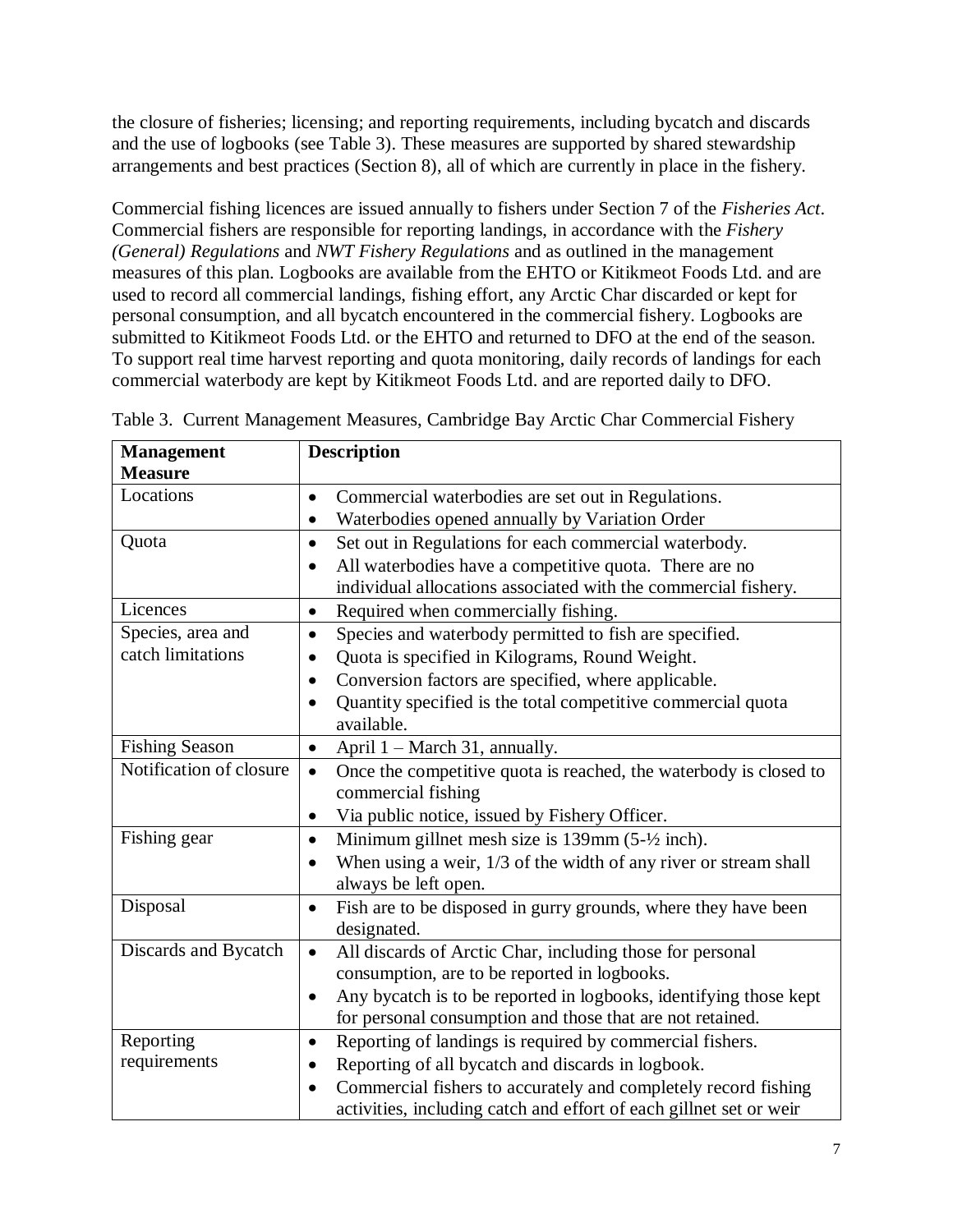| <b>Management</b> | <b>Description</b>                                                                                                                                                                                                                                                                                                                                                                                                                                                      |
|-------------------|-------------------------------------------------------------------------------------------------------------------------------------------------------------------------------------------------------------------------------------------------------------------------------------------------------------------------------------------------------------------------------------------------------------------------------------------------------------------------|
| <b>Measure</b>    |                                                                                                                                                                                                                                                                                                                                                                                                                                                                         |
|                   | landing, as per directions in logbooks. Logbook is to be provided<br>to DFO immediately at the end of each fishery. Logbooks are<br>available from the EHTO or Kitikmeot Foods Ltd.<br>Kitikmeot Foods Ltd. to provide report from each trip, which<br>includes date, time, location, lot and tub numbers, and landing<br>amounts. Raw Product Inspection Report is an acceptable format.<br>Each trip report is faxed or emailed to DFO on the day of trip<br>receipt. |

# **8. SHARED STEWARDSHIP**

*This section outlines shared stewardship arrangements and best management practices.* 

The IFMP for the Cambridge Bay Arctic Char commercial fishery was initiated and developed by the Cambridge Bay Arctic Char Working Group in 2010. A letter of support from the Nunavut Wildlife Management Board (NWMB) was received in 2011 expressing support for the initiative of the Working Group and development of a management plan. Working Group members include the Ekaluktutiak Hunters and Trappers Organization (EHTO), Kitikmeot Foods Ltd., commercial fishers, community elders, Department of Environment – Fisheries and Sealing Division, and DFO. Youth from the local high school are encouraged to actively participate as a sitting member of the Working Group. The Working Group reports its progress to its member organizations as well as the NWMB, Kitikmeot Regional Wildlife Board, and Nunavut Tunngavik Incorporated. Each Working Group meeting is accompanied by a community consultation to obtain community views regarding Arctic Char management issues, objectives, management measures and scientific research.

Best management practices, initiated by co-management organizations through the IFMP Working Group, are included in the IFMP. In support of the long-term health of Arctic Char stocks and sustainability of the fishery, it is important to reduce any potential impact to the spawning population. When spawners are captured in the gillnet fishery, and where they are alive, all spawning Arctic Char should be released where they were taken, in a manner that causes them the least harm. When encountered in a weir fishery, all spawning Arctic Char should be released unharmed. These best management practices are currently in place in the commercial fishery.

# **9. COMPLIANCE PLAN**

*This section outlines the compliance plan supported by education and shared stewardship.* 

The DFO Conservation & Protection program promotes compliance with legislation, regulations and management measures implemented to achieve the conservation and sustainable use of Canada's aquatic resources. DFO Fishery Officers conduct surveillance activities, and are supported by Regional DFO staff that provide assistance with monitoring, reporting, education and shared stewardship.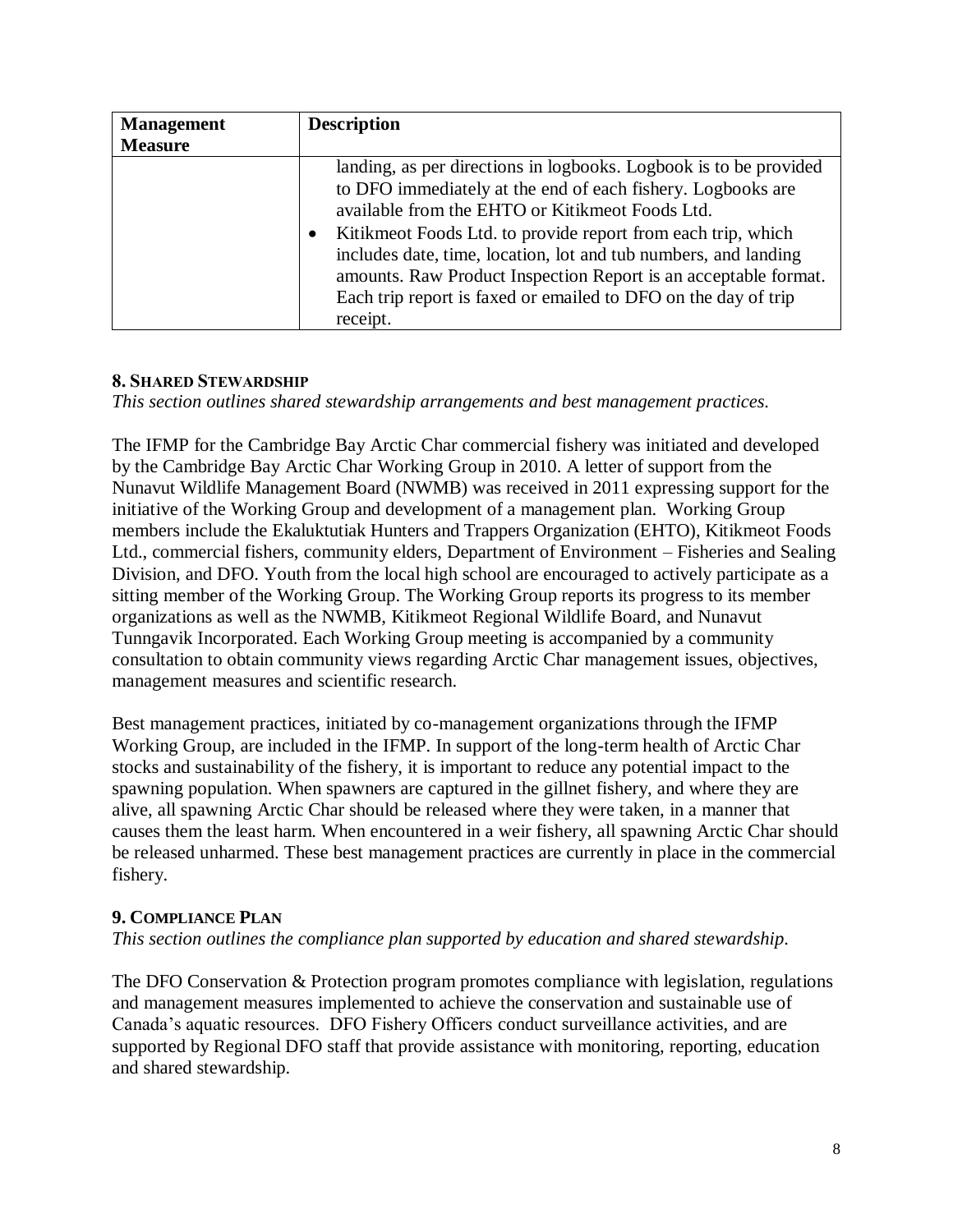DFO Fishery Officers discuss fisheries conservation and shared stewardship during visits to Cambridge Bay and interact with community resource users, fishers and processors; and participate in fishery review meetings where compliance issues are presented and recommendations requested for resolution.

# **10. PERFORMANCE REVIEW**

*This section outlines the review process for assessing and managing the fishery.* 

This IFMP was developed through a consultative process including resource users, comanagement organizations, and stakeholders. Commercially fished Arctic Char stocks in the Cambridge Bay area will continue to be assessed through shared stewardship with resource users, and multi-year stock assessments and scientific advice. Monitoring of the fishery will be accomplished using several tools including daily reporting of landings, quota monitoring, logbooks, and surveillance.

Post season reviews will be conducted on a regular basis with stakeholders and the IFMP Working Group. Progress on achieving the short term objectives and effective implementation of management measures identified in this Management Plan will be reviewed. Recommendations to improve management of the Cambridge Bay Arctic Char commercial fishery will be developed to meet the long term objectives of maintaining a sustainable fishery.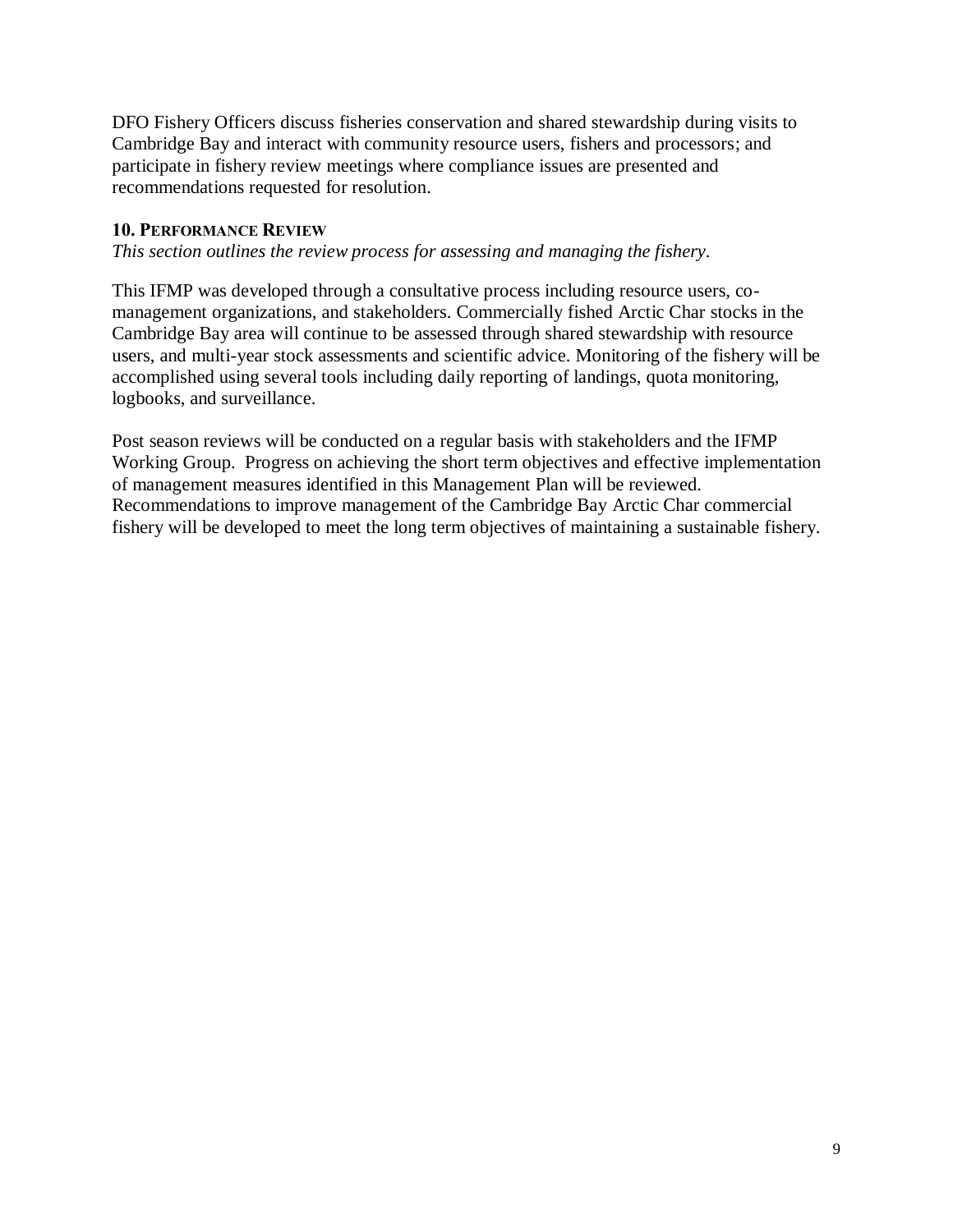

Figure 1: Map of the Nunavut Settlement Area detailing the Kitikmeot Region and the community of Cambridge Bay.